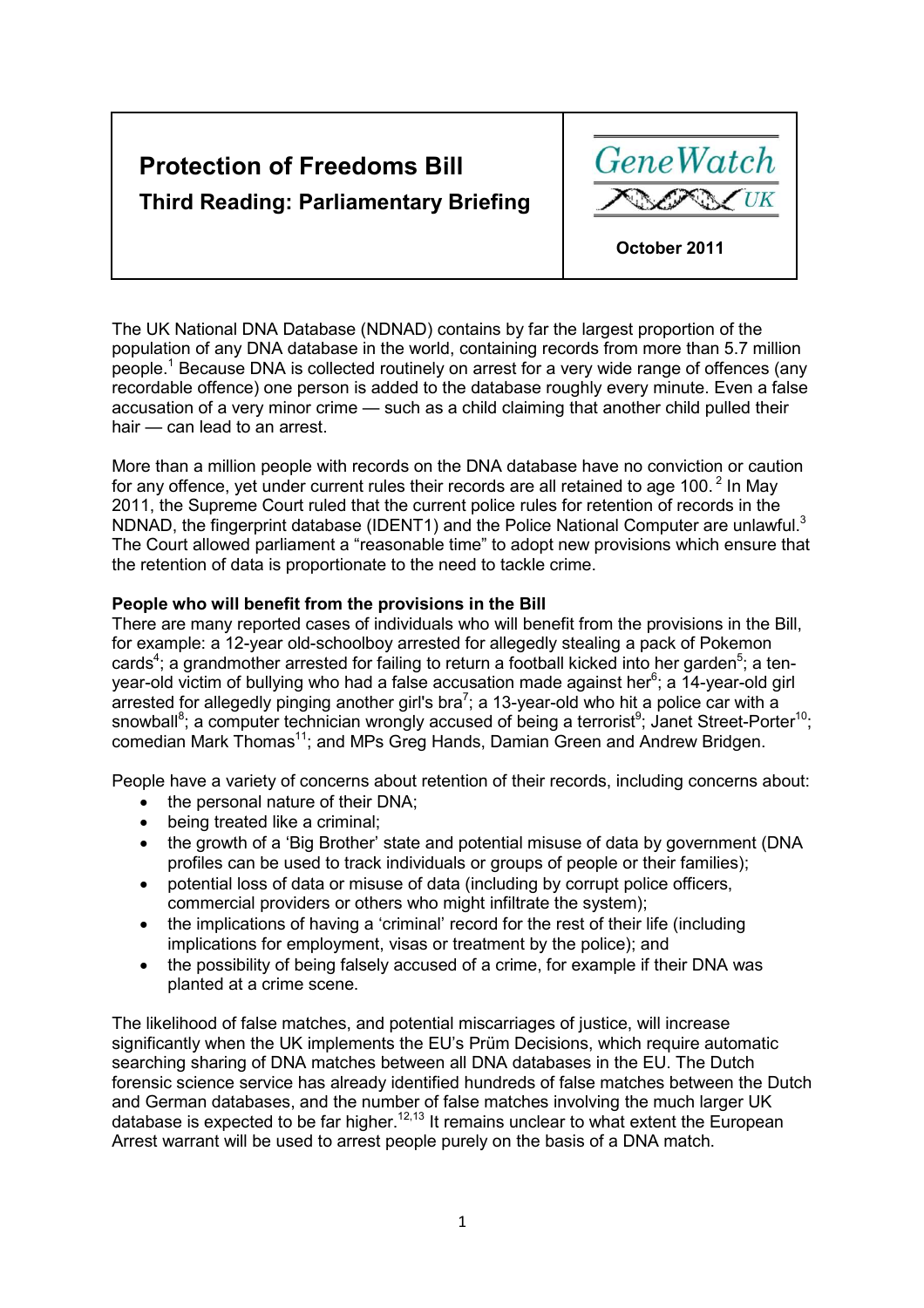There is also significant concern about the very high proportion of young black men with records on the database $14,15$  and the inclusion of large numbers of vulnerable persons, including children and the mentally ill.

It is clearly disproportionate for innocent people, or children accused of a single minor offence, to have their DNA and fingerprint records retained to age 100.

The previous government's proposals to retain innocent people's DNA database records and fingerprints for six years after arrest were strongly criticised by the majority of respondents to its 2009 consultation<sup>[16](#page-5-0)</sup>, and were based on misleading evidence<sup>[17,18,19,20](#page-5-0)</sup>. Had these provisions in the Crime and Security Act 2010 been brought into force, they would have been vulnerable to challenge in the courts. <sup>[21,22](#page-5-0),[23,24](#page-5-0)</sup>

#### **How the DNA database works**

The DNA database contains DNA profiles from crime scenes and from individuals, stored in computer records on a database.

The purpose of collecting a suspect's DNA can be to compare their DNA profile with a crime scene DNA from a specific crime and/or to compare it with all past crime scene DNA profiles stored on the database. An individual's record on the DNA database contains their name and is also linked by an Arrest Summons Number to their record on the Police National Computer (PNC), which contains further personal details and information about their arrest. A barcode, linked to the individual's biological sample stored in the laboratory, is also included in the record.

In England and Wales, DNA is collected routinely at the police station from any individual arrested for any recordable offence, but DNA is obtained from only about 1% of crime scenes. This may be because DNA evidence is not relevant to the type of offence being investigated, or because DNA cannot be recovered from the scene. This means that for most people arrested in England and Wales, the purpose of taking their DNA on arrest is to run a speculative search against all past stored crime scene DNA profiles. Only for a tiny minority of people is the DNA taken from them relevant to the offence that is under investigation. Because speculative searches are run routinely, matches with any past crime scene DNA profile can lead to an individual becoming a suspect for a past offence. The police are sent reports of matches and can then investigate them. Because many crime scene DNA profiles are not complete, match reports can list more than one individual. A list of potential suspects, rather than the name of a single individual, was sent to police in 27.6% of the total match reports made between May 2001 and April 2006.<sup>[25](#page-5-0)</sup>

The Protection of Freedoms Bill only addresses the issue of retention of records: thus, it will not affect the process by which someone can be identified as a suspect for a past crime through a match on the DNA database. The Bill addresses whether innocent people, or children convicted of a single minor offence, can remain on the database as potential suspects for any future crime. People whose records are removed will not have committed any past offence for which DNA evidence is available, because their DNA profile will have been searched against all past stored crime scene DNA profiles on the database. People who have their records retained temporarily will continue to have their DNA profiles searched against all crime scene DNA profiles added to the database during the time their data is retained (up to 5 years).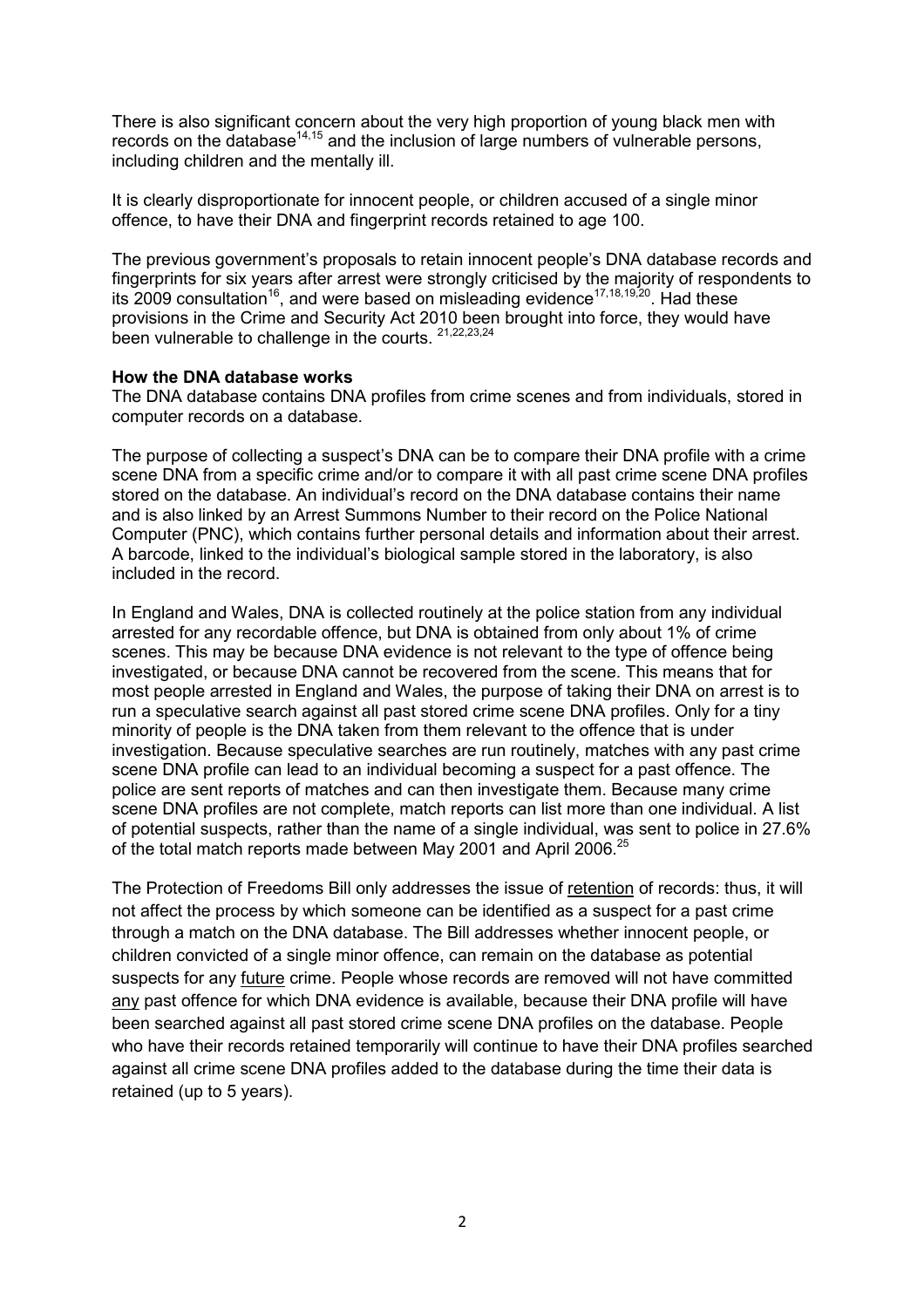## <span id="page-2-0"></span>**DNA matches and solving crimes**

DNA collected from a crime scene can come from innocent people, including the victim or other people who were at the scene at different times, not just from the perpetrator of the crime. DNA matches are therefore a poor measure of how many crimes have actually been solved. DNA matches include matches between known suspects and crime scene DNA (for which a DNA database is not needed); matches between individuals' DNA profiles and stored crime scene DNA profiles (for which only a database of crime scene DNA profiles is needed); and 'cold hit' (unexpected) matches between stored individuals' DNA profiles and newly added crime scene DNA profiles. Only the latter type of match requires a database of individuals' DNA. This type of match usually involves a repeat offender.

In fact, over the past ten years since the law was changed, retaining innocent people's DNA profiles has not helped to solve more crimes. <sup>26</sup> This is probably because these individuals are very unlikely to commit the type of crimes for which DNA evidence is relevant.

## **Cases, statistics and opposition to the Bill**

Much of the opposition to the Bill appears to be based on a misunderstanding of the role that DNA plays in solving crimes.

The Bill does not prevent a speculative search of an arrested person's DNA profile against all stored crime scene profiles on the database. If there is a match, and if additional evidence suggests the individual is the perpetrator of the crime, the suspect can be prosecuted. The people who will be removed from the DNA database are only those who do not match any of the stored crime scene DNA profiles (or those for whom any match has an innocent explanation, including that they may have been the victim of one of these past crimes).

There has been much confusion caused by the failure to distinguish between the law on collecting DNA and the law on retaining DNA profiles on the database.

For example, in January 2011, the Sun cited twelve cases which it claimed meant the law should not be changed to remove innocent people from the DNA database. $^{27}$  In every case except one the crime happened before the perpetrator (or a relative of theirs) was arrested (in some cases for an unrelated minor crime). Provided crime scene DNA is analysed promptly, keeping individuals' DNA profiles on a database is not relevant to solving a past crime. The only exception on this list of twelve cases is the case of Kevan McDonald (arrested as a result of a match with his twin): but this crime occurred in Scotland and was therefore solved under the law which the Government plans to introduce!

In another example, former Home Secretary Jack Straw frequently cites the case of R v. B, in which a suspect for a rape had his conviction quashed because his DNA profile should have been removed from the database at the time the match was made. But in this case the burglary for which B was acquitted occurred after the rape and the match was only delayed because the DNA sample from the rape had not been analysed for over nine months.  $^{28,29}$ Much faster new procedures mean this problem does not arise today, because crime scene samples from a rape will be analysed immediately.

There has been particular confusion about the role of the DNA database in solving rapes. Most rapes are not solved using DNA (although it can be useful to confirm a man's identity) because disputes about consent cannot be resolved using DNA. In addition, most rapists are known to their victims, and their DNA is matched after they have been identified, rather than through a 'cold hit' on a database. In 2008-09 only 168 out of 13,133 reported rapes involved DNA detections (crimes that were prosecuted in which there was a DNA match). <sup>30</sup> Most of the matches will have been with a known suspect who was identified by other means; others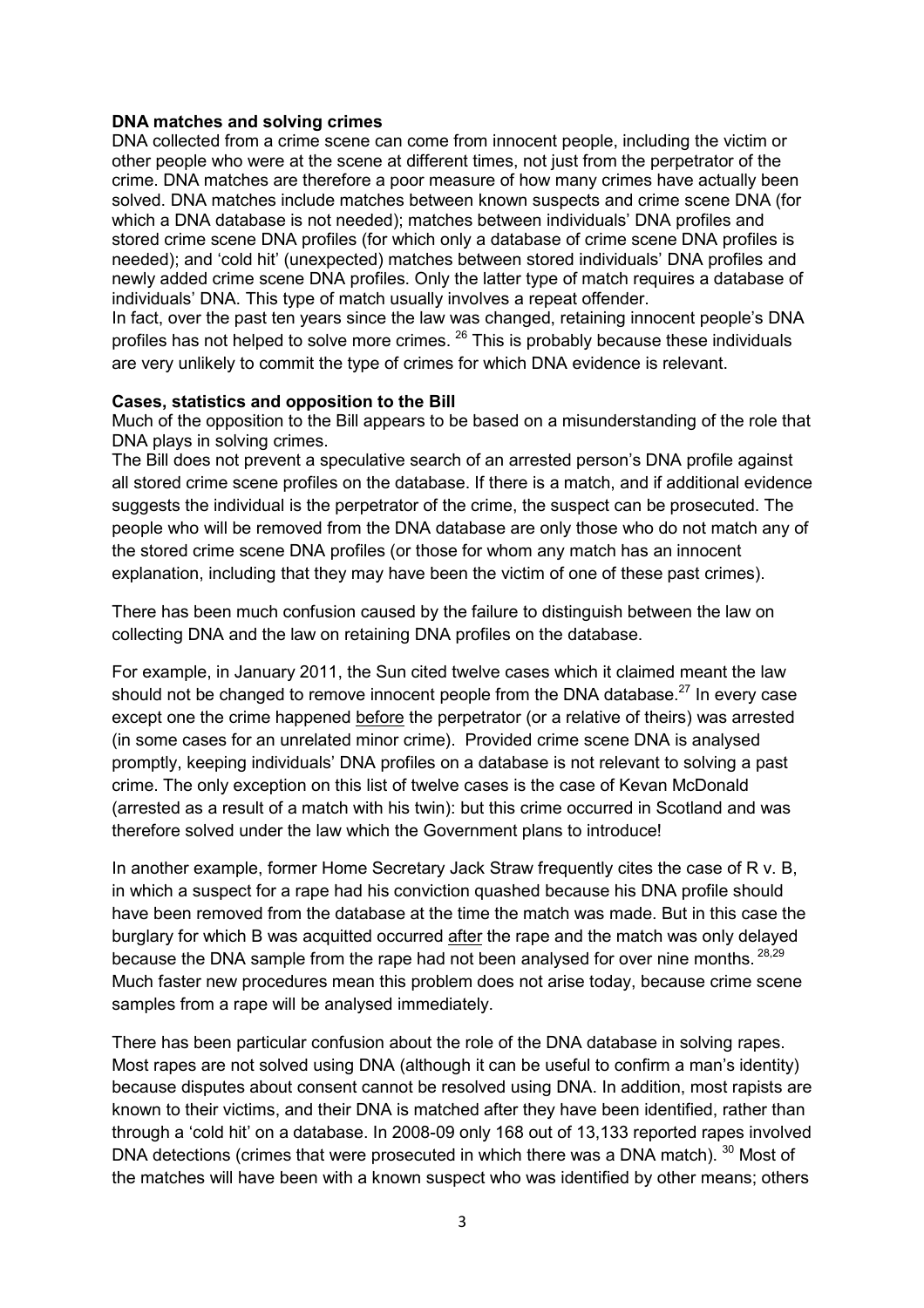will have occurred when an individual's DNA profile was added to the database. 'Cold hits' that relied on the retention of an individual's DNA profile will have been only a small proportion of these matches and most of these will be with DNA profiles stored from repeat offenders. Not all detections will lead to convictions, often because of a dispute about consent.

Many cases involving DNA have been wrongly cited to oppose the removal of innocent people's records from the database. For example, the John Worboys and Kirk Reid cases involved police failures to collect DNA from known suspects. $31,32$  Steve Wright (convicted of the Ipswich murders) had a prior conviction for theft and his DNA profile was already on the database, he was also a known suspect who had been stopped twice by the police before the crime scene DNA profile was obtained, since his car had been identified. $33,34,35$  Mark Dixie (murderer of Sally Ann Bowman) $36$  was caught when his DNA was taken following a fight in a bar, nine months after the murder. $37$  He also had previous convictions which took place before the DNA Database was established.

A DNA database of individuals is also not needed to exonerate innocent people, only the crime scene DNA needs to be retained. This is because a wrongly accused or convicted person can have their own DNA taken at any time.

An over reliance on DNA cause serious problems, as in the case of Delroy Grant (the Night Stalker)<sup>[38](#page-2-0)</sup> who was convicted in 2011 of a long string of frightening sexual attacks on elderly people whilst burgling their London homes. Operation Minstead, set up to track him down, focused on his DNA profile for many years: this had been obtained from several linked crime scenes but was not on the DNA database. Police undertook mass screenings of DNA from black men with motorbikes in South London, causing loss of trust in black communities: it subsequently turned out that Grant did not use a motorbike. They also used ancestral DNA techniques which wrongly predicted that the suspect came from the Windward Islands: he turned out to be from Jamaica. A police blunder in 1999 meant Grant was never interviewed in connection with a burglary thought to be linked to the attacks, despite his car number plate being spotted by a witness. Grant was wrongly eliminated from inquiries because the DNA from the crime scenes did not match another Delroy Grant, who did have a record on the DNA database. He was ultimately caught when police abandoned their focus on DNA and instead flooded the area with large numbers of undercover officers.

## **Recommended improvements to the Bill**

GeneWatch UK welcomes the provisions to destroy DNA samples and to remove the DNA profiles of innocent people, and children convicted of a single minor offence, from the DNA database. However, a number of improvements to the Bill are needed.

## *Deletion of PNC records*

When people are arrested, their details are entered on three databases: the DNA database, fingerprints database and the Police National Computer (PNC). PNC records used to be deleted 42 days after a person was acquitted or proceedings were dropped, but now all records are kept to age 100. This change was made as a matter of Association of Chief Police Officer (ACPO) policy in 2005: it was never debated by parliament.

Records of arrest are available to police officers in the street and are now being shared across police services as part of the Police National Database (PND). They may be used to refuse someone a job, as part of a criminal record check, or to refuse a visa. All travellers from the UK to the United States are now ineligible to use the Visa Waiver Scheme if they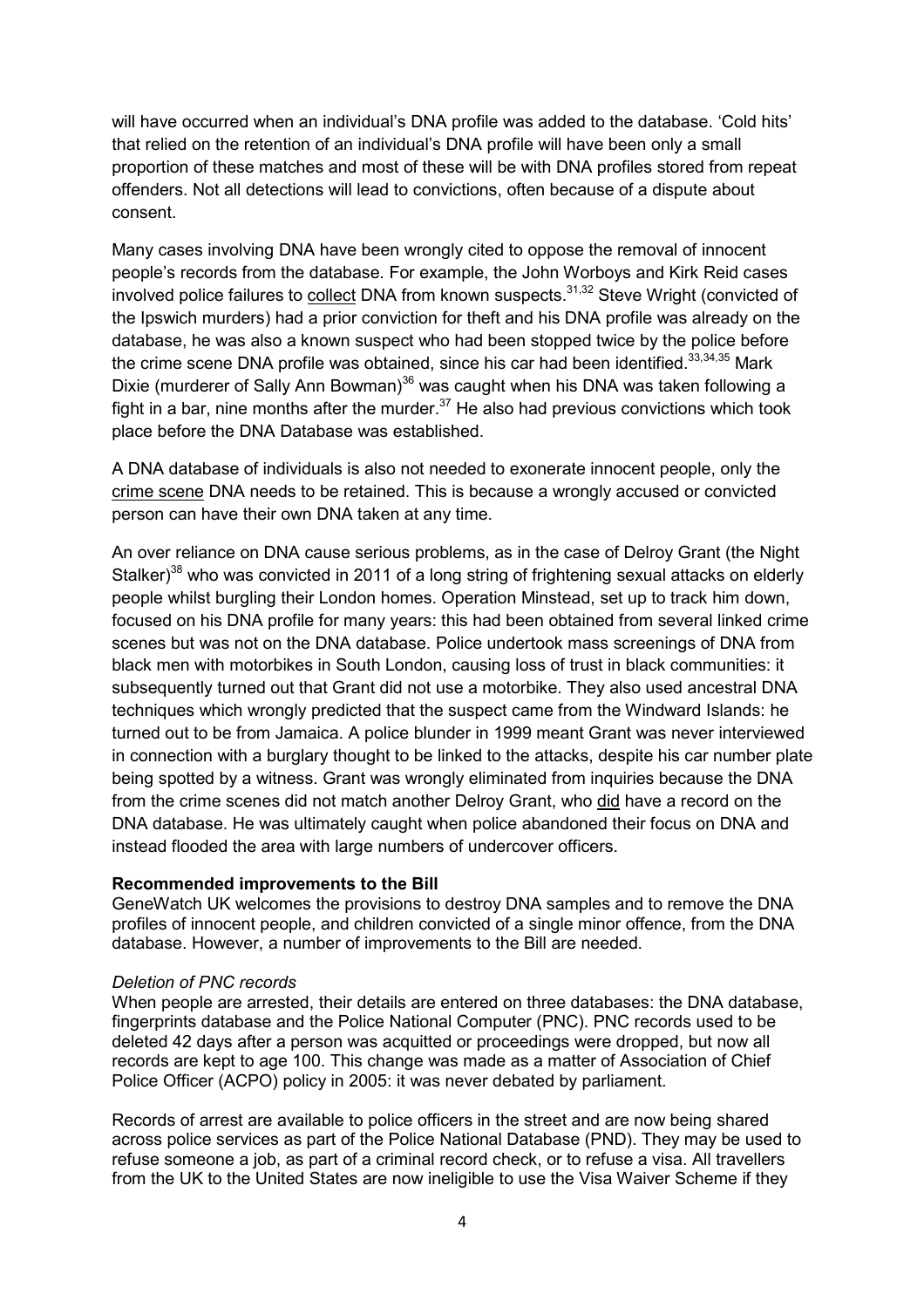have ever been arrested: they must apply to ACPO to release their PNC record to the US embassy as part of a lengthy and expensive visa applications process. This means that a false accusation (of any offence, from the age of ten) can lead to a lifelong problem with job applications and with freedom to travel.

The Supreme Court ruled in May 2011 that the current police procedure for retention of PNC records, DNA and fingerprints is unlawful and stated that PNC records raised no separate issues from those raised by the retention of DNA material and fingerprints. GeneWatch believes that retention of innocent people's PNC records to age 100 is excessive. The Information Commissioner's Office (ICO) agrees.<sup>[39](#page-2-0)</sup> To solve this problem, PNC records should be deleted at the same time as DNA database and fingerprint records.

## *People convicted, cautioned, reprimanded or warned for minor offences*

The Bill treats cautions given to adults, and reprimands and warnings given to children and young people, as equivalent to a conviction.The system of reprimands and warnings was set up specifically to avoid children entering the criminal justice system unnecessarily, recognising extensive evidence that labeling children as criminal at a young age can be counter-productive.<sup>[40](#page-2-0)</sup> A reprimand or final warning is not a finding of guilt in law, and they can be administered without the consent of the child or their parent. A shorter (e.g. twoyear) retention time should be considered for reprimands and warnings, and more than one reprimand, warning or conviction for a minor offence should not lead to indefinite retention.

Retention of DNA profiles, fingerprints and police records to age 100 is also excessive for adults cautioned or convicted for a single minor offence: time limits on retention should be set. Adults given cautions used to be removed from police databases after five years, and those convicted of minor offences after ten.

### *National Security Determinations*

The Joint Committee on Human Rights has highlighted that the safeguards for national security determinations, which may be renewed indefinitely, need to be improved.<sup>[41](#page-2-0)</sup>

#### *Technical issues*

The Forensic Science Service (FSS) has claimed that data files containing batches of DNA profiles cannot be destroyed, because they might contain data that needs checking when a case comes to court. These data files contain DNA profiles from both innocent and guilty people, before they are loaded to the DNA Database, and are stored in the laboratories which analyse the DNA. In fact, a defendant always has a right to have a new sample taken if DNA evidence is disputed: this is important because any error could have involved a sample mix up, not just a problem with the analysis. The best option is therefore to delete the files at the same time as the relevant samples are destroyed and to take a new sample from the defendant if evidence is disputed when a case comes to court. Deleting innocent people's PNC records, which contain personal data which can be linked back to the file, would be the only way to anonymise DNA profiles from innocent people contained in these files.

> **GeneWatch UK,** 60 Lightwood Road, Buxton, Derbyshire, SK17 7BB Phone: 01298 24300 Email: mail@genewatch.org Website: www.genewatch.org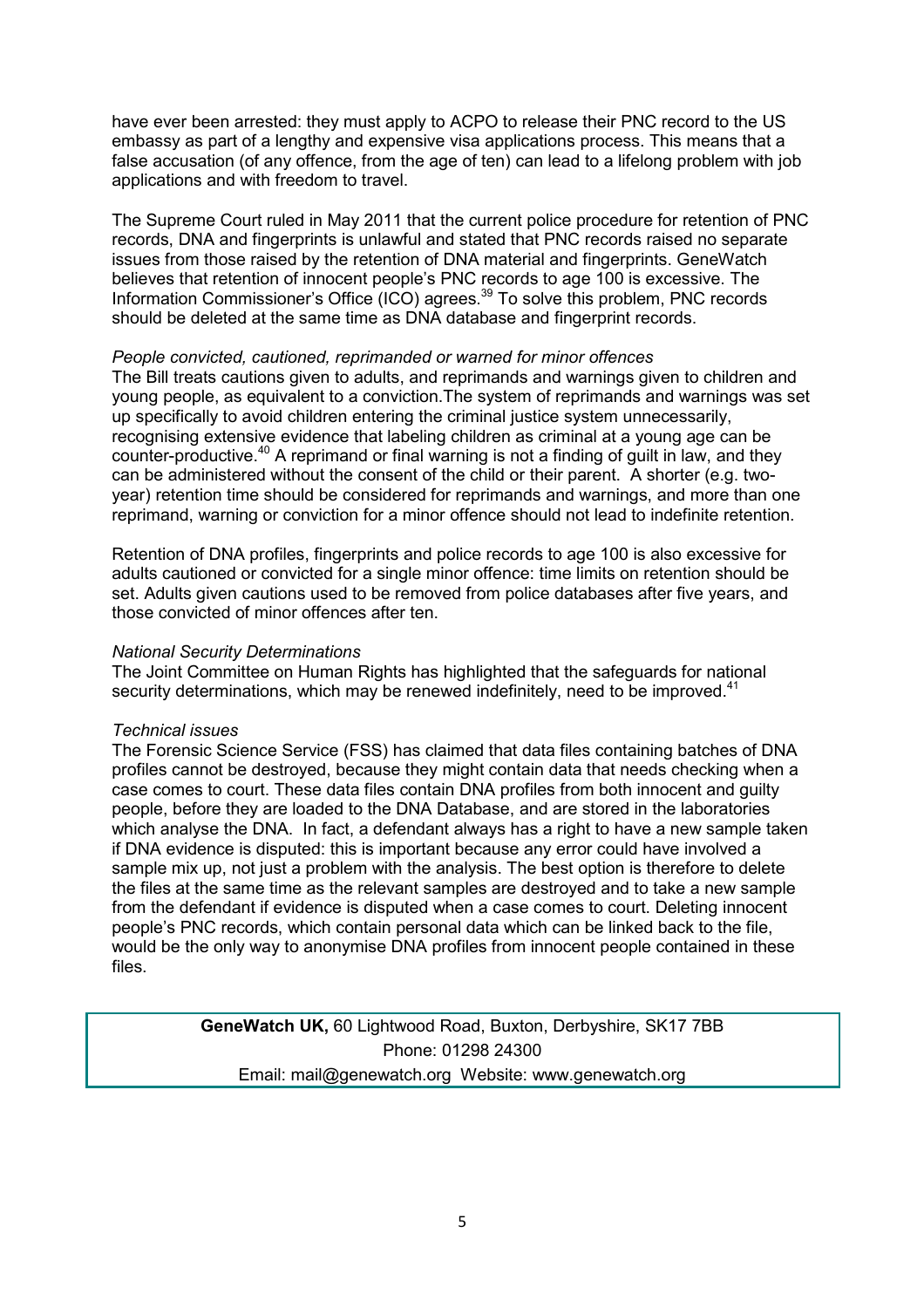#### <span id="page-5-0"></span>**References**  l

 $1$  House of Commons Hansard. 7th Sep 2011: Col644W

 $2$  House of Commons Hansard. 3rd March 2011: Col539W

<sup>3</sup> Judgment: R (on the application of GC) (FC) (Appellant) v The Commissioner of Police of the Metropolis (Respondent); R (on the application of C) (FC) (Appellant) v Commissioner of Police of the Metropolis (Respondent). http://www.supremecourt.gov.uk/docs/UKSC\_2010\_0173\_JudgmentV2.pdf  $4$  From schoolboy squabble to DNA database in one easy step - if you're black. The Times. 24<sup>th</sup> November 2009. http://www.timesonline.co.uk/tol/news/uk/crime/article6929014.ece

<sup>5</sup> Grandmother arrested for stealing football 'for revenge'. The Daily Mail.  $5<sup>th</sup>$  October 2006.

http://www.dailymail.co.uk/news/article-408819/Grandmother-arrested-stealing-football-revenge.html<br><sup>6</sup> Fingerprinted and checked for DNA...the ten-year-old 'bullying victim'. The Evening Standard. 11<sup>th</sup> September 2009. http://www.thisislondon.co.uk/news/article-23366449-fingerprinted-and-checked-fordnathe-ten-year-old-bullying-victim.do 7

Arrested and DNA tested - for jokingly pinging a bra. The Daily Mail. 28<sup>th</sup> July 2006.

http://www.dailymail.co.uk/news/article-398002/Arrested-DNA-tested--jokingly-pinging-bra.html  $8$  A simple prank by a 13-year-old. Now her genetic records are on the National DNA Database for ever

New Statesman. 25<sup>th</sup> April 2005. http://www.newstatesman.com/200504250026<br><sup>9</sup> Innocent 'terror techie' purges DNA records. The Register. 17<sup>th</sup> September 2007.

http://www.theregister.co.uk/2007/09/17/dna\_purge/

 $10$  Janet Street-Porter: I'm innocent. So the police have no right to keep my DNA on file. The Independent. 31<sup>st</sup> July 2008. http://www.independent.co.uk/opinion/columnists/janet-streetporter/janet-streetporter-im-innocent-so-the-police-have-no-right-to-keep-my-dna-on-file-881272.html

How I got my genes deleted. The Guardian. 19<sup>th</sup> March 2009. http://www.guardian.co.uk/commentisfree/2009/mar/19/dna-database-comment

 $12$  Geddes L (2011) DNA super-network increases risk of mix-ups. New Scientist.  $5<sup>th</sup>$  September 2011. http://www.newscientist.com/article/mg21128285.500-euro-dna-treaty-risks-false-

positives.html?DCMP=OTC-rss&nsref=online-news

Netherlands Forensic Institute: Exchange of DNA-profiles by the Treaty of Pruem (June 2008). http://www.genewatch.org/sub-567900

 $14$  Randerson J (2006) DNA of 37% of black men held by police. The Guardian.  $5<sup>th</sup>$  January 2006. http://www.guardian.co.uk/world/2006/jan/05/race.ukcrime

 $15$  Leapman B (2006) Three in four young black men on the DNA Database. The Telegraph.  $5<sup>th</sup>$ November 2006. http://www.telegraph.co.uk/news/uknews/1533295/Three-in-four-young-black-menon-the-DNA-database.html

<sup>16</sup> More information on: http://www.genewatch.org/sub-564539

 $17$  Soothill K, Francis B (2009) Keeping the DNA link. New Law Journal, 17<sup>th</sup> July 2009.

 $18$  Goldacre B (2009) Is this a joke? The Guardian,  $18<sup>th</sup>$  July 2009. Available on: http://www.badscience.net/2009/07/is-this-a-joke/

 $19$  The DNA database: innocent or guilty, what's the difference? Straight Statistics. 15<sup>th</sup> June 2009.

http://www.straightstatistics.org/article/dna-database-innocent-or-guilty-whats-difference <sup>20</sup> DNA storage proposal 'incomplete'. BBC Online. 25<sup>th</sup> September 2009.

http://news.bbc.co.uk/1/hi/uk/8273882.stm

21 Committee of Ministers. Ministers' Deputies. 1065<sup>th</sup> meeting (DH). 15-16 September 2009. https://valwcd.coe.int/ViewDoc.jsp?Ref=CM/Del/OJ/DH(2009)1065&Language=lanEnglish&Ver=secti on4.2public&Site=DG4

 $22$  Committee of Ministers. Ministers' Deputies. 1072<sup>nd</sup> meeting (DH). 1-3 September 2009. https://wcd.coe.int/ViewDoc.jsp?Ref=CM/Del/Dec(2009)1072&Language=lanEnglish&Ver=immediat& Site=CM&BackColorInternet=C3C3C3&BackColorIntranet=EDB021&BackColorLogged=F5D383

 $^{23}$  Keeping the right people on the DNA database: Law Society response. 6<sup>th</sup> August 2009.

http://www.lawsociety.org.uk/influencinglaw/policyinresponse/view=article.law?DOCUMENTID=42185  $\frac{3}{24}$ 

<sup>24</sup> Equalities and Human Rights Commission. Commission says Government DNA database proposals will still break the law. Press Release. 7<sup>th</sup> August 2009.

http://www.equalityhumanrights.com/news/2009/august/commission-says-government-dna-databaseproposals-will-still-break-the-law/

<sup>5</sup> National DNA Database Annual Report 2005-06.